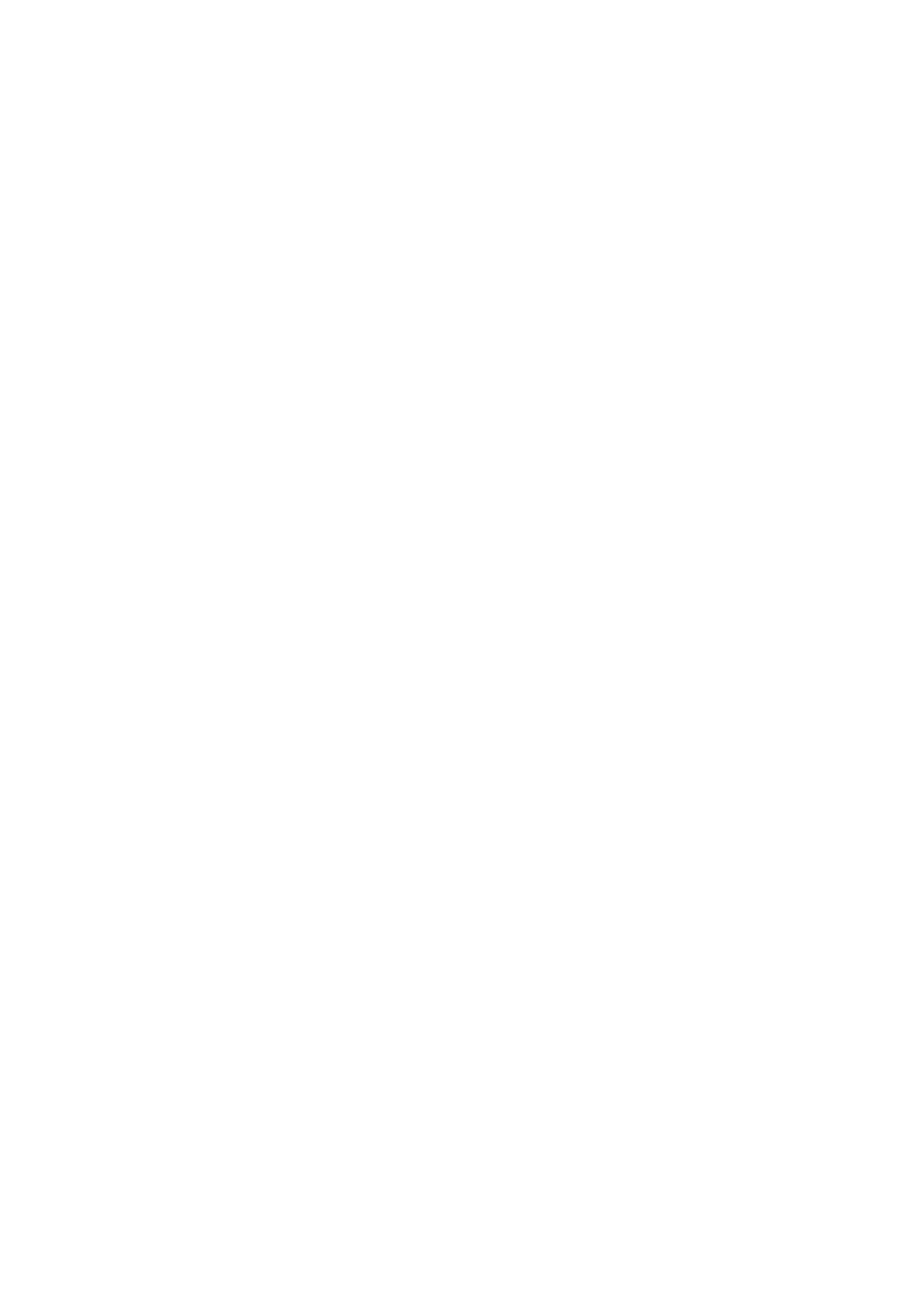<span id="page-2-0"></span>

# **Planning and Development Amendment Regulation 2009 (No 6)**

**Subordinate Law SL2009-18** 

made under the

**Planning and Development Act 2007** 

| $\overline{\mathbf{1}}$ | <b>Name of regulation</b>                                                                                                                                                                                      |
|-------------------------|----------------------------------------------------------------------------------------------------------------------------------------------------------------------------------------------------------------|
|                         | This regulation is the Planning and Development Amendment<br>Regulation $2009$ (No 6).                                                                                                                         |
| $\overline{2}$          | <b>Commencement</b>                                                                                                                                                                                            |
|                         | This regulation commences on the day after its notification day.<br>The naming and commencement provisions automatically commence on<br><b>Note</b><br>the notification day (see Legislation Act, $s$ 75 (1)). |
| $\overline{3}$          | <b>Legislation amended</b>                                                                                                                                                                                     |
|                         | regulation amends the Planning and Development<br>This<br>Regulation 2008.                                                                                                                                     |

J2008-821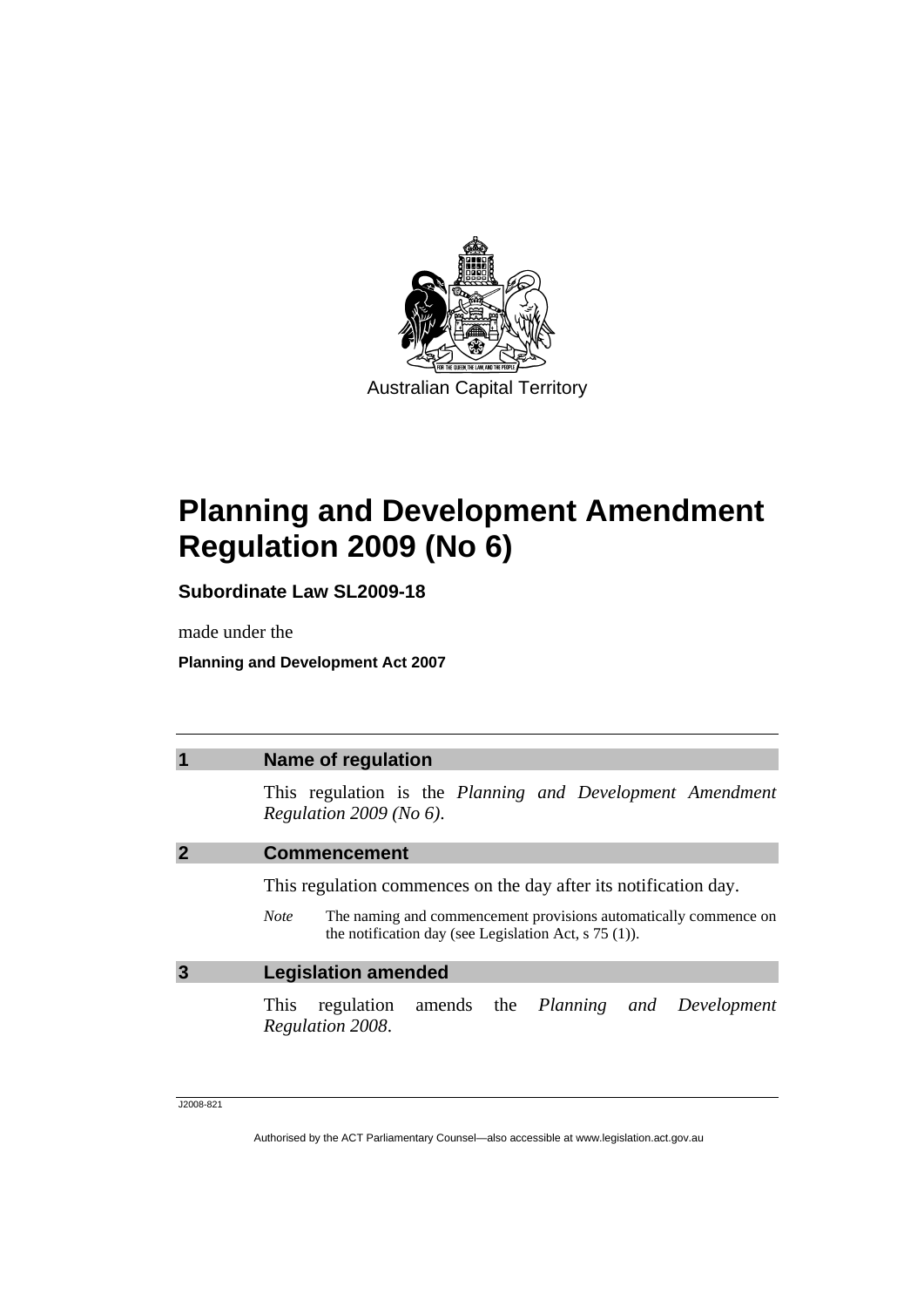| 4      | Schedule 20, modification 20.1, section 429EA                                                                                                                                                                                              |
|--------|--------------------------------------------------------------------------------------------------------------------------------------------------------------------------------------------------------------------------------------------|
|        | substitute                                                                                                                                                                                                                                 |
| 429EA  | Modification-s 246 (Payment for leases)                                                                                                                                                                                                    |
|        | Section 246 (2) applies as if paragraphs (c) and (d) were omitted and<br>the following paragraphs substituted:                                                                                                                             |
|        | (c) a further lease granted under section 254; or                                                                                                                                                                                          |
|        | a lease mentioned in section 461A (Payment for leases to<br>(d)<br>community organisations) or section 461B (Payment for<br>adjoining concessional leases); or'                                                                            |
| 5      | Schedule 20, new modification 20.9                                                                                                                                                                                                         |
|        | insert                                                                                                                                                                                                                                     |
| [20.9] | New sections 461A and 461B                                                                                                                                                                                                                 |
|        | in part 15.6, insert                                                                                                                                                                                                                       |
| 461A   | Payment for leases to community organisations                                                                                                                                                                                              |
| (1)    | This section applies if-                                                                                                                                                                                                                   |
|        | (a) after the commencement day a person applies for the grant of a<br>lease, whether before or after the commencement of the<br>Planning and Development Amendment Regulation 2009<br>$(No 6)$ ; and                                       |
|        | $A \rightarrow AB$ and $A$ and $A$ and $A$ and $A$ and $A$ and $A$ and $A$ and $B$ and $A$ and $B$ and $B$ and $B$ and $B$ and $B$ and $B$ and $B$ and $B$ and $B$ and $B$ and $B$ and $B$ and $B$ and $B$ and $B$ and $B$ and $B$ and $B$ |

- (b) if the application had been made under the repealed Act before its repeal—the planning and land authority could have granted the lease under the repealed Act, section 163 (Leases to community organisations).
- (2) The planning and land authority may grant the lease on payment of an amount worked out under the repealed Act, section 163 (2) as if the repealed Act had not been repealed.

page 2 Planning and Development Amendment Regulation 2009 (No 6)

SL2009-18